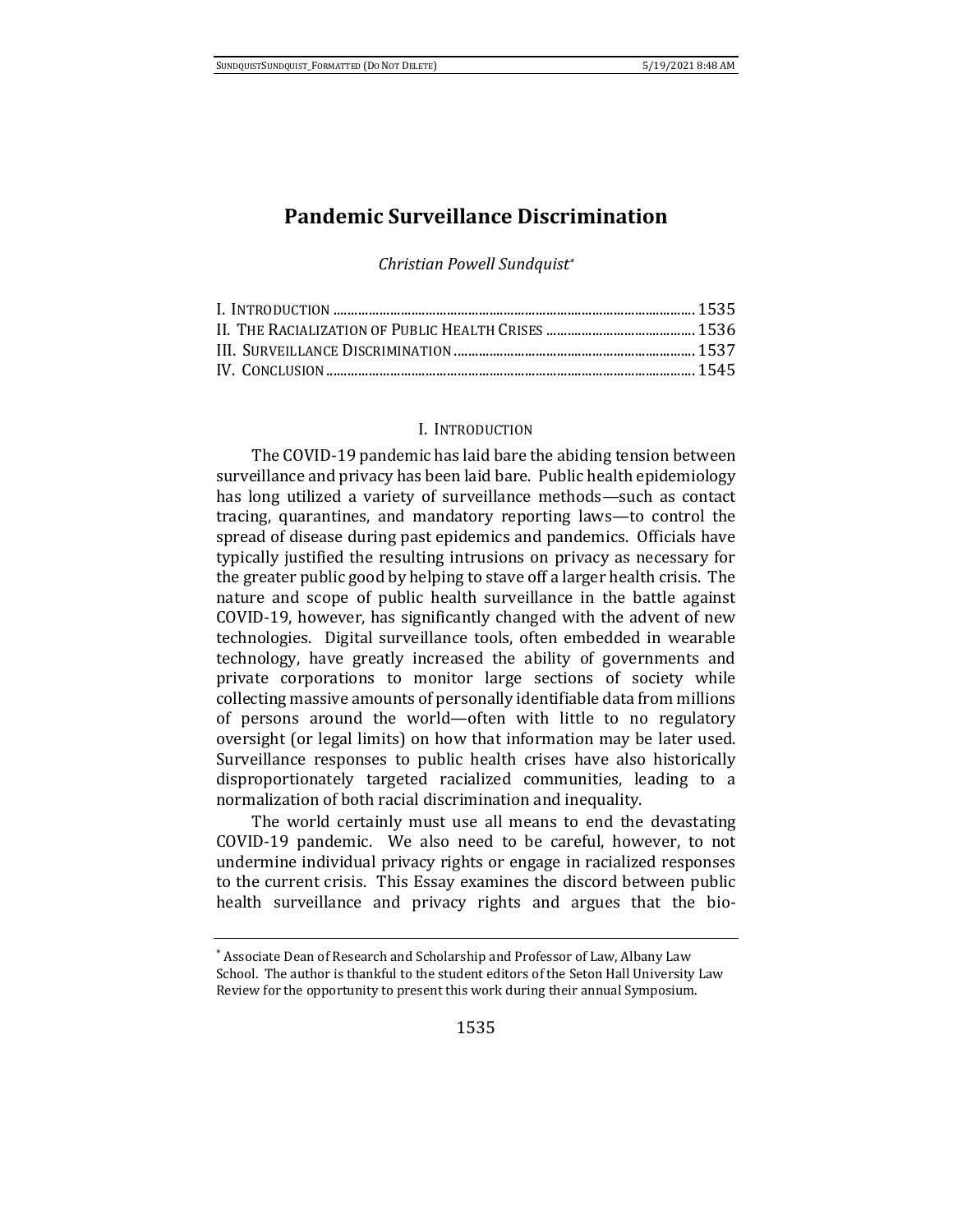surveillance technologies being used to respond to the COVID-19 pandemic—such as contact tracing apps, GPS ankle monitors and other wearables, the collection of cell phone location data, genomic testing, and targeted quarantines—can potentially exacerbate discrimination against racial minorities and immigrants. The Essay concludes with legal and policy solutions on how to utilize public health surveillance tools to prevent the spread of COVID-19 while guarding against privacy violations and racial bias.

## II. THE RACIALIZATION OF PUBLIC HEALTH CRISES

Crises have a way of bringing out the worst in people. Crises, in particular, can facilitate the expression of racial bias against vulnerable populations as part of a broader psychological process to make sense of a suddenly chaotic and upended world. $1$  Reactions to crisis events can lead people to avoid information that conflicts with their worldview,<sup>2</sup> engage in ideological defensiveness,<sup>3</sup> and fall prey to biased information processing.4 And so it has been with the COVID-19 pandemic, as racial disparities in health outcomes have increased while immigrants and other racialized communities have been blamed for the spread of disease. This is a story we have seen before: a crisis engulfs the world; societies, already marked by racial inequalities, react by blaming communities of color, immigrants, and other marginalized groups; and governments respond to the social backlash with measures that only make those inequalities worse. Our socio-legal responses to public health crises in particular have historically facilitated discrimination against racialized communities while relying on scientific technologies to normalize the continued existence of racial inequality.

Public health responses to past epidemics (and pandemics) have tended to exacerbate the distinctions between citizens and non-citizens and White and non-White persons. Outbreaks of disease can trigger a racialized "othering" process, whereby certain population groups (namely immigrants and certain non-White racial groups) are wrongly blamed for outbreaks of disease while resurrecting dangerous ideas of

<sup>1</sup> *See, e.g.*, John T. Jost et al., *System Justification: A Motivational Process with Implications for Social Conflict*, *in* JUSTICE AND CONFLICTS: THEORETICAL AND EMPIRICAL CONTRIBUTIONS 315, 321 (Elisabeth Kals & Jürgen Maes eds., 2012) (describing how people respond to system threats and social conflict through psychological reactions that rationalize the status quo and pre-existing social inequality).

<sup>2</sup> *Id.*; CTR. FOR DISEASE CTR. & PREVENTION, CRISIS & EMERGENCY RISK COMM'N: PSYCHOLOGY OF A CRISIS, at 3 (2019), https://emergency.cdc.gov/cerc/ppt/CERC\_Psychology\_of\_a\_ Crisis.pdf.

<sup>3</sup> *See* Jost et al., *supra* note 1 at 321.

<sup>4</sup> *Id.*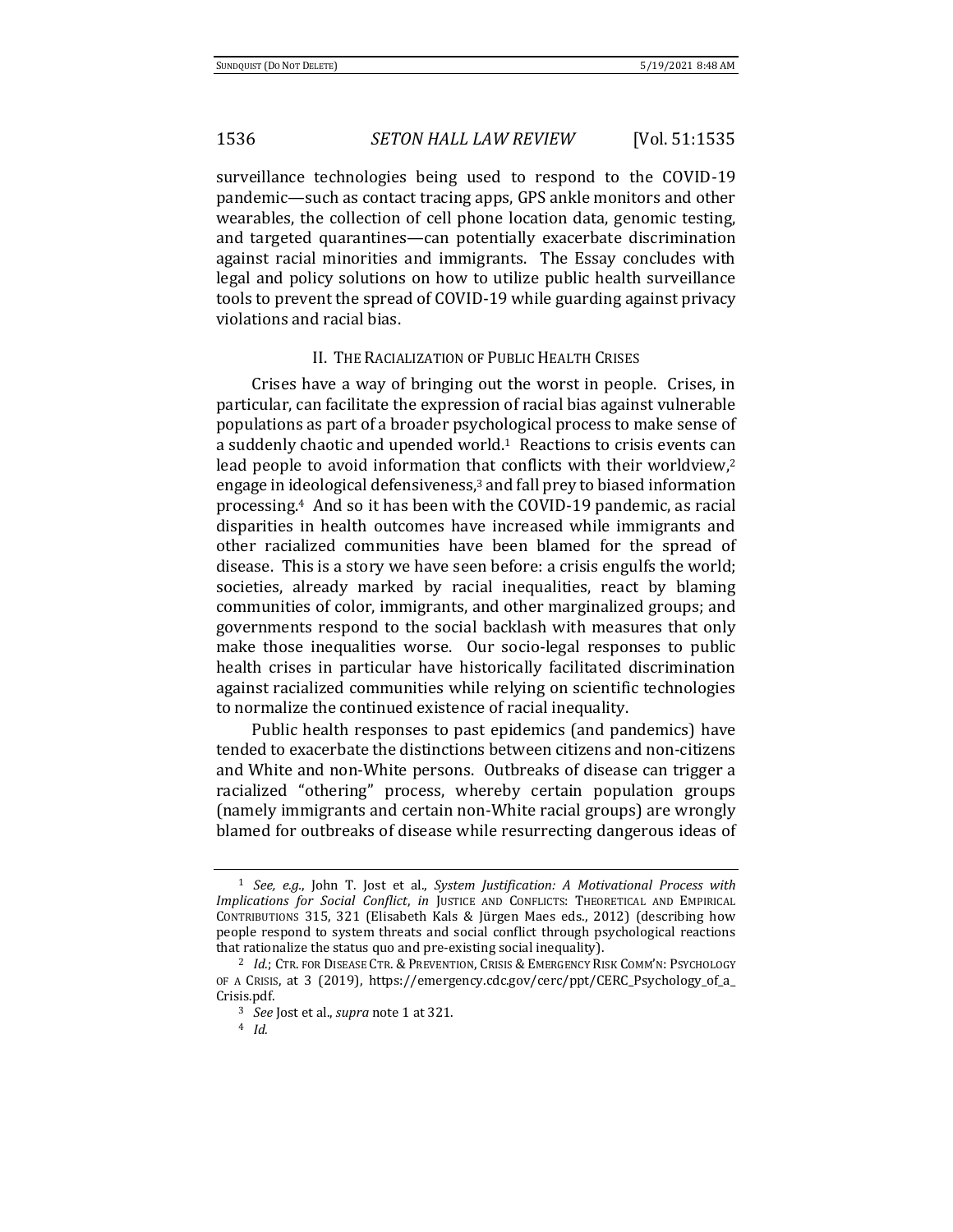racial biological difference. Our history is littered with racialized responses to health crises: the Black Death pandemic (which led to the persecution of Jewish communities),<sup>5</sup> the 1793 Yellow Fever epidemic (which fostered discriminatory notions of racial differences in disease susceptibility),<sup>6</sup> the 1918 "Spanish" Flu epidemic (where Black and Indigenous communities were wrongly blamed for disease spread),<sup>7</sup> and the SARS epidemic (where Asian communities, in particular, were faced with rampant discrimination).<sup>8</sup>

Health crises are racially weaponized in that immigrant and non-White populations are seen as both potential disease threats to White "Americans," as well as more biologically susceptible (or, in some cases, more resistant) to the disease itself. The public health measures enacted in reaction to this crisis-driven racialized fear of others—such as quarantines, immigration restrictions, and the enforcement of health mandates—are in turn disproportionately targeted in a manner that exacerbates race-based disparities.

#### III. SURVEILLANCE DISCRIMINATION

Public health surveillance—such as contact tracing and quarantines—has long been a proven and reliable method for combating epidemics and pandemics.9 The disproportionate surveillance of racialized communities, however, has also long been a method of social control, which can "reify boundaries, borders, and bodies along racial lines" often leading to discriminatory treatment.<sup>10</sup> Any expansion of surveillance thus carries with it the risk of not only undermining individual privacy but also exacerbating the disproportionate surveillance of marginalized communities along race, poverty, and immigration dimensions.<sup>11</sup>

<sup>5</sup> Samuel K. Cohn, Jr., *The Black Death and the Burning of Jews*, 196 PAST & PRESENT 3, 3 (2007).

<sup>6</sup> Rana Asali Hogarth, *The Myth of Innate Racial Differences Between White and Black People's Bodies: Lessons From the 1793 Yellow Fever Epidemic in Philadelphia, Pennsylvania*, 109 AM. J. PUB.HEALTH 1339, 1339 (2019).

<sup>7</sup> Piper Hudspeth Blackburn, *How Racism Shaped the Public Health Response to the 1918 Spanish Flu Pandemic,* NORTHWESTERN UNIV.: THE COVID-19 ANALYZER (May 3, 2020), https://nationalsecurityzone.medill.northwestern.edu/covidanalyzer/news/howracism-colored-the-public-health-response-to-the-1918-spanish-flu-pandemic.

<sup>8</sup> Bobbie Person et al., *Fear and Stigma: The Epidemic Within the SARS Outbreak*, 10 EMERGING INFECTIOUS DISEASES 358, 358–59 (2004).

<sup>&</sup>lt;sup>9</sup> See generally Frank M. Snowden, EPIDEMICS AND SOCIETY: FROM THE BLACK DEATH TO THE PRESENT (2019).

<sup>10</sup> SIMONE BROWNE, DARK MATTERS: ON THE SURVEILLANCE OF BLACKNESS 16 (2015).

<sup>11</sup> *Id.* (discussing the disparate impact of surveillance technologies and defining racialized surveillance as "a technology of social control where surveillance practices,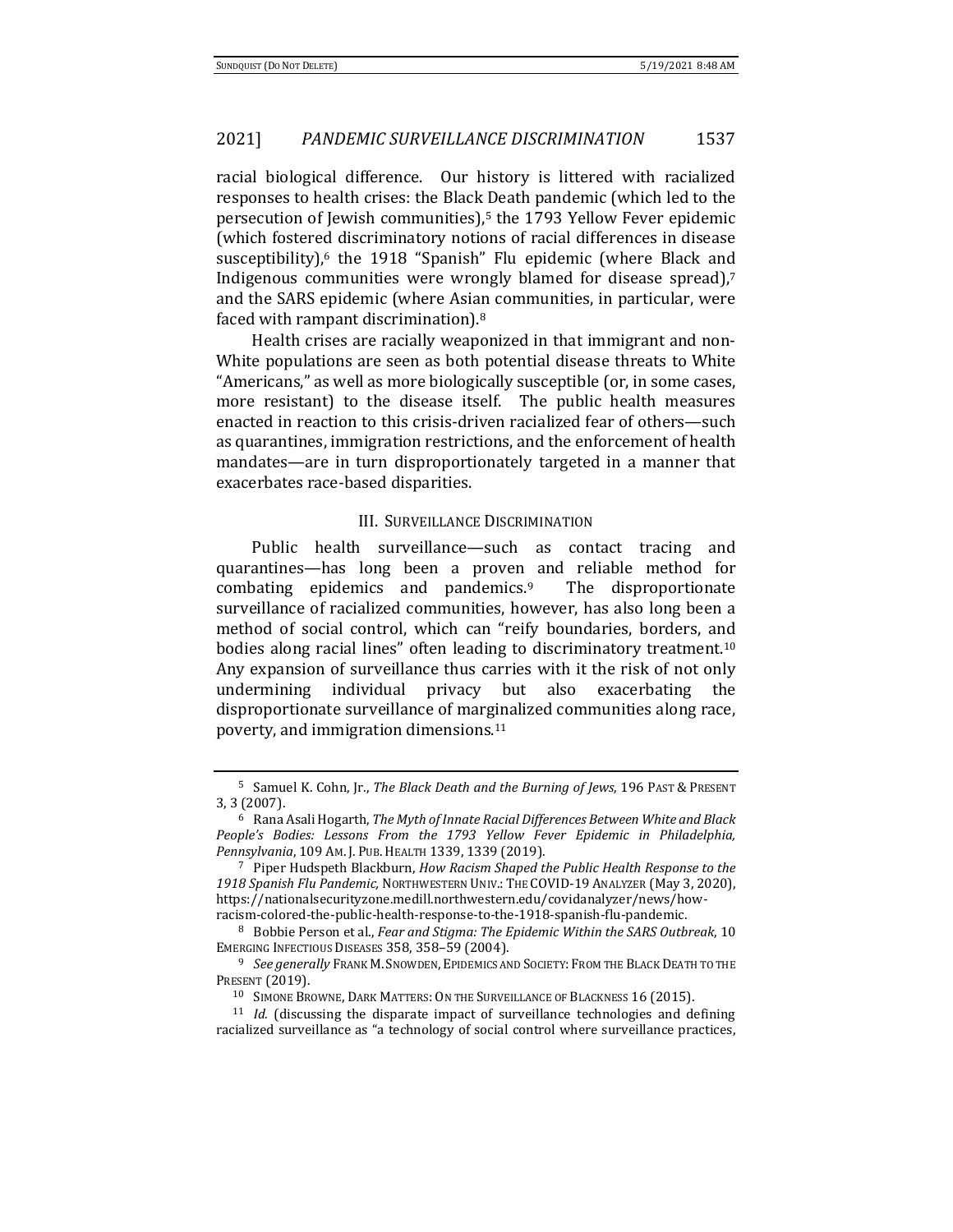We have already witnessed racialized responses to the COVID-19 pandemic across the world. Discrimination and xenophobia against Chinese and other Asian communities have mushroomed, in no small measure fueled by former President Trump's characterization of the disease as the "Chinese virus" and "kung-fu flu," with 60 percent of Asian-Americans reporting being blamed by others for the pandemic and a surge in anti-Asian hate crimes.12 Almost 40 percent of polled Americans report that anti-Asian racism has become more common since the start of the pandemic, while 30 percent report that anti-Black racism has increased.<sup>13</sup>

The disproportionate surveillance of racialized communities has similarly increased during the COVID-19 pandemic. In America, disturbing disparities in the COVID-19 surveillance of racial minorities have emerged. In New York City, 92 percent of people arrested for violating COVID-19 protocols (such as social-distancing requirements) were either Black or Latinx, while over 80 percent of persons issued summons were people of color.<sup>14</sup> Researchers found that the majority of persons arrested for violating COVID-19 rules in Ohio were Black.<sup>15</sup> A recent report found that people of color were two-and-a-half times more likely to be surveilled and punished for COVID-19 violations than

Policing\_5.20.20\_5PM\_FINAL.pdf.

policies, and performances concern the production of norms pertaining to race and exercise a 'power to define what is in or out of place'") (internal quotations omitted).

<sup>12</sup> Qin Gao & Xiaofang Liu, *Stand Against Anti-Asian Racial Discrimination During COVID-19: A Call for Action*, INT'L. SOC. WORK 1, 1–2 (2020).

<sup>13</sup> Neil G. Ruiz, Juliana Menasce Horowitz & Christine Tamir, *Many Black and Asian Americans Say They Have Experienced Discrimination Amid the COVID-19 Outbreak*, PEW RES. CTR. (July 1, 2020), https://www.pewsocialtrends.org/2020/07/01/many-blackand-asian-americans-say-they-have-experienced-discrimination-amid-the-covid-19 outbreak.

<sup>14</sup> Josiah Bates, *Police Data Reveals Stark Racial Discrepancies in Social Distancing Enforcement Across New York City*, TIME, May 8, 2020, https://time.com/5834414/nypdsocial-distancing-arrest-data; Ashley Southall, *N.Y.C. Commissioner Denies Racial Bias in Social Distancing Policing*, N.Y TIMES, May 13, 2020, https://www.nytimes.com/2020/ 05/13/nyregion/nypd-social-distancing-race-coronavirus.html (also finding that at least 300 out of 374 summonses issued by the New York Police Department for violating COVID-19 rules were to Black or Latinx people). The Legal Aid Society of New York has similarly found racial disparities in COVID-19 related arrests and summonses. *Racial Disparities in NYPD's COVID-19 Policing: Unequal Enforcement of 311 Social Distancing Calls*, LEGAL AID SOCIETY 1, 3–4 (2020), https://legalaidnyc.org/wp-content/uploads/ 2020/05/LAS\_Racial-Disparities-in-NYPDs-COVID-19-

<sup>15</sup> Justin Jouvenal & Michael Brice-Saddler, *Social Distancing Enforcement is Ramping Up. So is Concern that Black and Latino Residents May Face Harsher Treatment*, WASH. POST (May 10, 2020), https://www.washingtonpost.com/local/public-safety/socialdistancing-enforcement-is-ramping-up-so-is-concern-that-black-and-latino-residentsmay-face-harsher-treatment/2020/05/10/b1bcf490-8fbd-11ea-9e23-6914ee410 a5f\_story.html.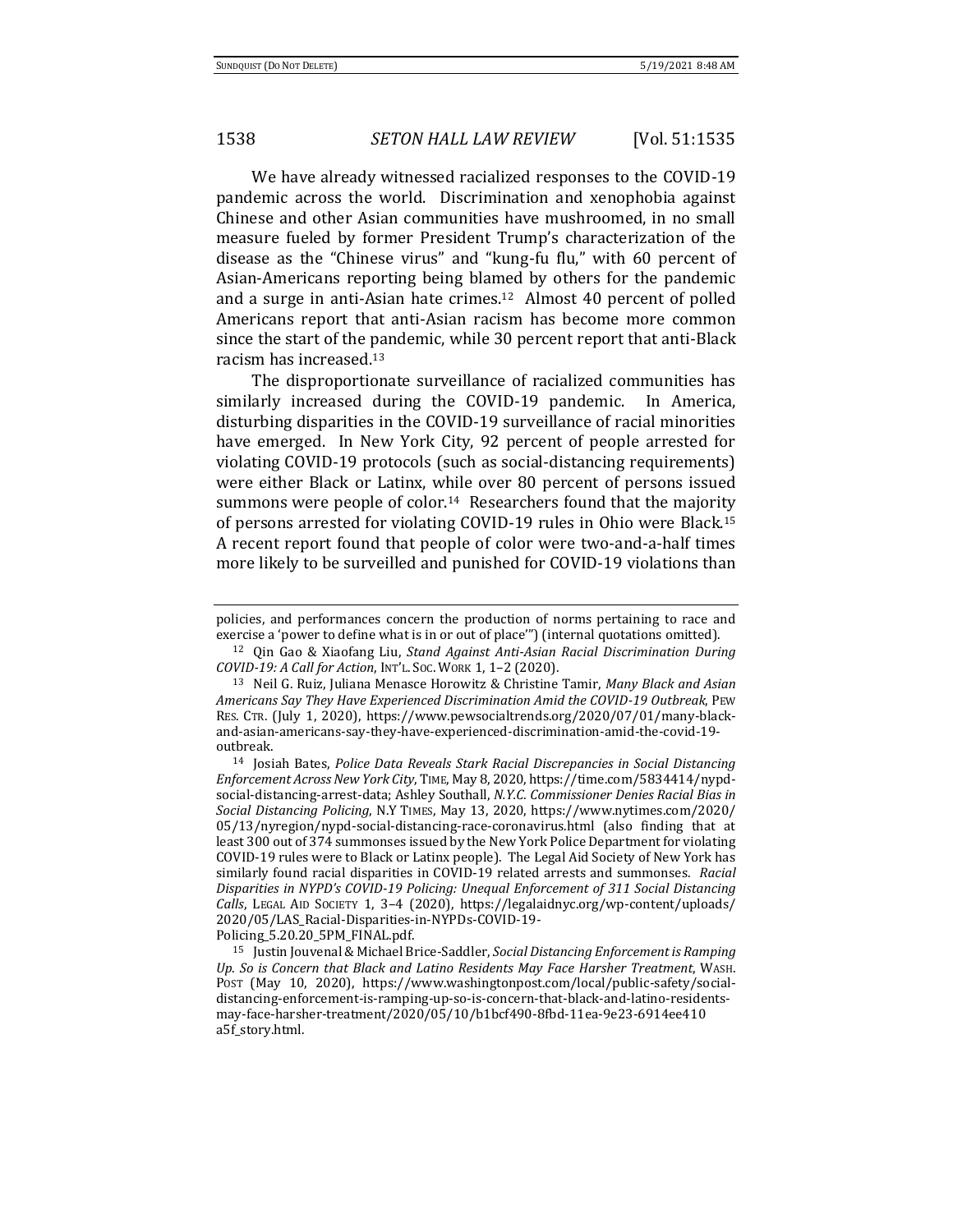White persons, with Black persons being targeted by government authorities for such violations at four-and-a-half times the rate of White people.<sup>16</sup>

Such patterns of racialized surveillance in response to COVID-19 have also occurred globally. African migrants have not only been subjected to widespread discrimination in China as a result of the pandemic but have also been selectively targeted—based on race—by government authorities for forcible testing and quarantining.17 In Bulgaria, the government has targeted the ethnic Roma community for increased surveillance, arrests, and quarantines in an effort "to protect the general population" from the "threat" posed by the Roma and persons of different ethnicities.18 More disturbingly, Bulgarian officials declared that the Roma are a public health threat that needs to be "controlled and contained," and used airplanes to spray chemicals to purportedly "disinfect" Roma neighborhoods.19 In France, fines for violating COVID-19 rules were disproportionately enforced in areas with majority North and West African residents at three times the rate of other communities.20 Throughout the world, governments have similarly subjected refugees and asylum-seekers to targeted quarantines, police abuse, and deprivation of basic human rights in countries.21 Pierrette Herzberger-Fofana, a former German Member of the European Parliament, observed that research has demonstrated that "racialised groups, black people, Roma people, people of north African origin and migrants are much more likely to be targeted and victims of police violence" in the enforcement of COVID-19 public health

<sup>16</sup> PASCAL EMMER ET AL., UNMASKED: IMPACTS OF PANDEMIC POLICING, COVID19 POLICING PROJECT 30 (2020), https://communityresourcehub.org/wp-content/uploads/2020/ 12/Unmasked.pdf.

<sup>17</sup> *See* Human Rights Watch, *China: COVID-19 Discrimination Against Africans*, HUM. RIGHTS WATCH (May 5, 2020), https://www.hrw.org/news/2020/05/05/china-covid-19-discrimination-against-africans#.

<sup>18</sup> AMNESTY INT'L, POLICING THE PANDEMIC: HUMAN RIGHTS VIOLATIONS IN THE ENFORCEMENT OF COVID-19 MEASURES IN EUROPE 5 (2020), https://www.amnesty.org/download/ Documents/EUR0125112020ENGLISH.PDF.

<sup>19</sup> *Id.* at 10–11; *see also* Maria Cheng & Teodora Barzakova, *Some European Officials Use Virus as Cover to Target Roma,* ASSOCIATED PRESS (Oct. 15, 2020), https://apnews.com/article/virus-outbreak-pandemics-police-discrimination-

eastern-europe-2cbcdb5ee070578b73b1bc35ebdb426e. The Roma have been disproportionately policed in many other countries as well, with officials blaming Roma persons for the spread of COVID-19 and subjecting them to harsh quarantines and police abuses of force. AMNESTY INT'L*, supra* note 18, at 4–5.

<sup>20</sup> AMNESTY INT'L, *supra* note 18, at 20.

<sup>21</sup> *Id.* at 9–17. In a detailed report of global human rights abuses in the wake of COVID-19, Amnesty International found that "enforcement of lockdown measures [has] rapidly served as a pretext for the unlawful use of force" by law enforcement. *Id.* at 21.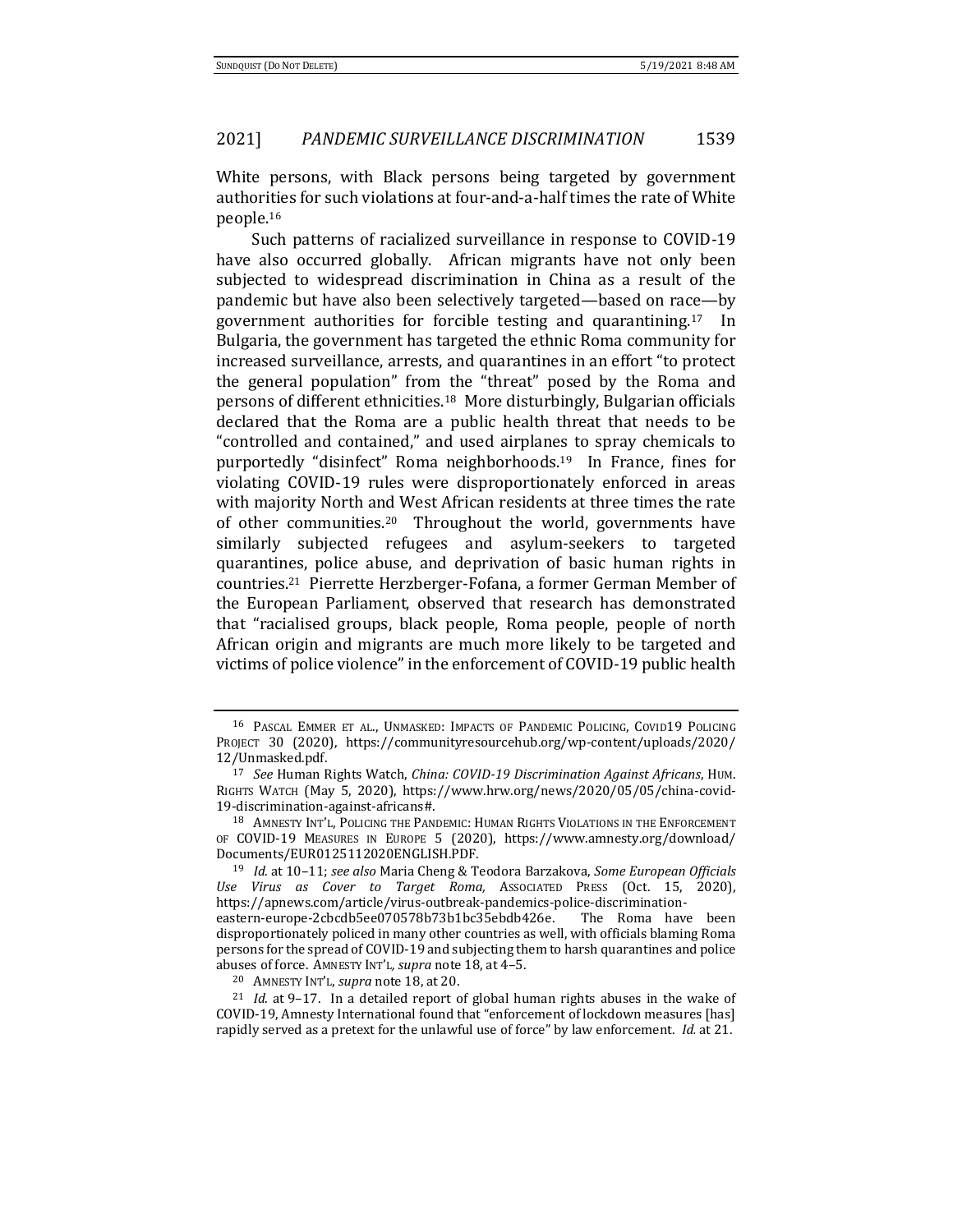measures.22 Similarly, a report from the United Nations concluded that "people of African descent are reportedly being disproportionately controlled, harassed and profiled by law enforcement authorities, with other people being treated differently or not subjected to control at all."<sup>23</sup>

The rise of discrimination against racialized persons, often exacerbated by governmental policies, can ironically be traced in part to the well-documented race-based disparities in COVID-19 contraction and health outcomes.24 Black, Latino, and Indigenous populations have hospitalization rates that are 4.5 to 5.5 times higher than the White population, and also have disproportionate death rates.25 These disparities are compounded by the differential rates with which racial populations are obtaining access to the COVID-19 vaccines. For example, in Texas, Latinos make up only 15 percent of the population that has been vaccinated, despite accounting for 44 percent of cases and almost 50 percent of all deaths from the virus.26 And in Mississippi, Black persons have received 15 percent of vaccinations, despite constituting 38 percent of cases and 42 percent of deaths.27 Such racebased disparities, in turn, have fueled perceptions that non-White persons are more biologically prone to contracting (and dying from) COVID-19, leading to a resurgence of dangerous notions of racial

<sup>22</sup> Daniel Boffey, *Policing of European Covid-19 Lockdowns Shows Racial Bias-Report,*  GUARDIAN (June 24, 2020), https://www.theguardian.com/world/2020/jun/24/ policing-of-european-covid-19-lockdowns-shows-racial-bias-report.

<sup>23</sup> *Racial Discrimination in the Context of the Covid-19 Crisis*, TOPICS IN FOCUS: RACIAL DISCRIMINATION (U.N. Hum. Rts. Off. of the High Comm'r, Geneva Switz.) June 22, 2020, at 3 (noting that "racial discrimination is manifested in who is penalized for 'violating' restrictions during the pandemic, with marginalised communities facing heightened risks").

<sup>24</sup> Ying Liu et al., *Perceived Discrimination and Mental Distress Amid the COVID-19*  Pandemic: Evidence from the Understanding America Study, 59 AM. J. PREVENTATIVE MED. 481, 488–89 (2020) (tracing the rise in discrimination to media reporting of race-based disparities in contracting COVID-19).

<sup>25</sup> Daniel Wood, *As Pandemic Deaths Add Up, Racial Disparities Persist—And in Some Cases Worsen,* NPR (Sept. 23, 2020, 1:01 PM), https://www.npr.org/sections/healthshots/2020/09/23/914427907/as-pandemic-deaths-add-up-racial-disparitiespersist-and-in-some-cases-worsen.

<sup>26</sup> Ari Shapiro, *Early Data Shows Striking Racial Disparities in Who's Getting the COVID-19 Vaccine,* NPR (Jan. 28, 2021, 6:21 PM), https://www.npr.org/sections/ coronavirus-live-updates/2021/01/28/961703505/early-data-shows-striking-racialdisparities-in-whos-getting-the-covid-19-vaccin.

<sup>27</sup> Nambi Ndugga et al., *Early State Vaccination Data Raise Warning Flags for Racial Equity,* KAISER FAMILY FOUND. (Jan. 21, 2021), https://www.kff.org/policy-watch/earlystate-vaccination-data-raise-warning-flags-racial-equity.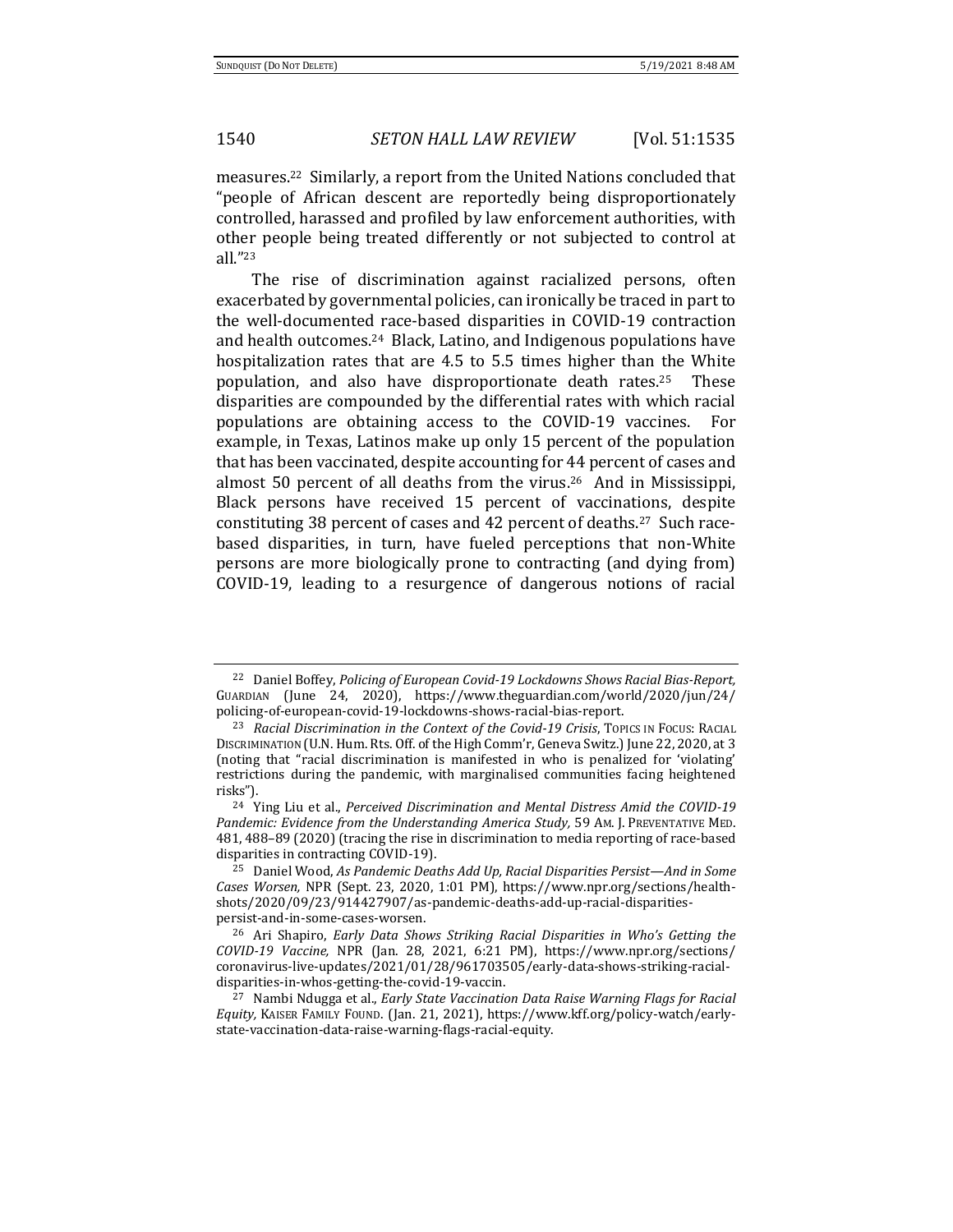biological differences.28 While the social determinants of health clearly cause these disparities, there has long been an allure to thinking about "races" as distinct biological entities in order to rationalize racial inequality.29 This rationalization is shocking, but not unexpected, as our social and governmental responses to past pandemics have historically advanced unfounded theories of race-based differences in disease susceptibility to justify discriminatory public health measures.<sup>30</sup> Unfortunately, discrimination against vulnerable populations can in turn impede the public health response to the pandemic.<sup>31</sup>

The racially disproportionate surveillance of racialized communities has been exacerbated by the use of new technologies to trace and monitor COVID-19. Proximity apps (such as the Apple and Google COVID-19 apps) have been promoted as a way to allow for digital contact tracing and exposure notifications, and are typically installed on cell phones and wearable technology.32 Location data from cell phones ("cell site location information") has also been collected around the world to enforce quarantine requirements and engage in contact tracing.33 Genetic samples collected from enhanced COVID-19 testing protocols have also been a key tool in reducing the transmission of COVID-19.34 Similarly, traditional forms of police surveillance—such as

<sup>28</sup> Ying Liu et al., *Perceived Discrimination and Mental Distress Amid the COVID-19 Pandemic: Evidence From the Understanding America Study, SCIENCEDAILY (July 7, 2020)* (tracing the rise in discrimination to media reporting of race-based disparities in contracting COVID-19).

<sup>29</sup> *See* Christian B. Sundquist, *The Technologies of Race: Big Data, Privacy and the New Racial Bioethics,* 27 ANNALS HEALTH L. 205, 208 (2018).

<sup>30</sup> *See, e.g.*, FRANK M. SNOWDEN, EPIDEMICS AND SOCIETY: FROM THE BLACK DEATH TO THE PRESENT 62–68 (2019); Necia B. Hobbes, *Out of the Frying Pan into the Fire: Heightened Discrimination & Reduced Legal Safeguards When Pandemic Strikes,* 72 U.PITT.L.REV. 779 (2011); Vanessa Northington Gamble, *"There Wasn't a Lot of Comforts in Those Days:" African Americans, Public Health, and the 1918 Influenza Epidemic,* 125(3) PUB. HEALTH REPS. 114, 114–21 (2010).

<sup>31</sup> Hogarth, *supra* note 6.

<sup>32</sup> *See* Jennifer D. Oliva, *Surveillance, Privacy, and App Tracking*, *in* ASSESSING LEGAL RESPONSES TO COVID-19 40, 41 (Scott Burris et al. eds., 2020), https://www.public healthlawwatch.org/s/Chp5\_COVIDPolicyPlaybook-Aug2020-htfr.pdf.

<sup>33</sup> *Id.*

<sup>34</sup> NAT'L INST. ON AGING, *Why COVID-19 Testing is the Key to Getting Back to Normal*  (Sept. 4, 2020), https://www.nia.nih.gov/news/why-covid-19-testing-key-gettingback-normal.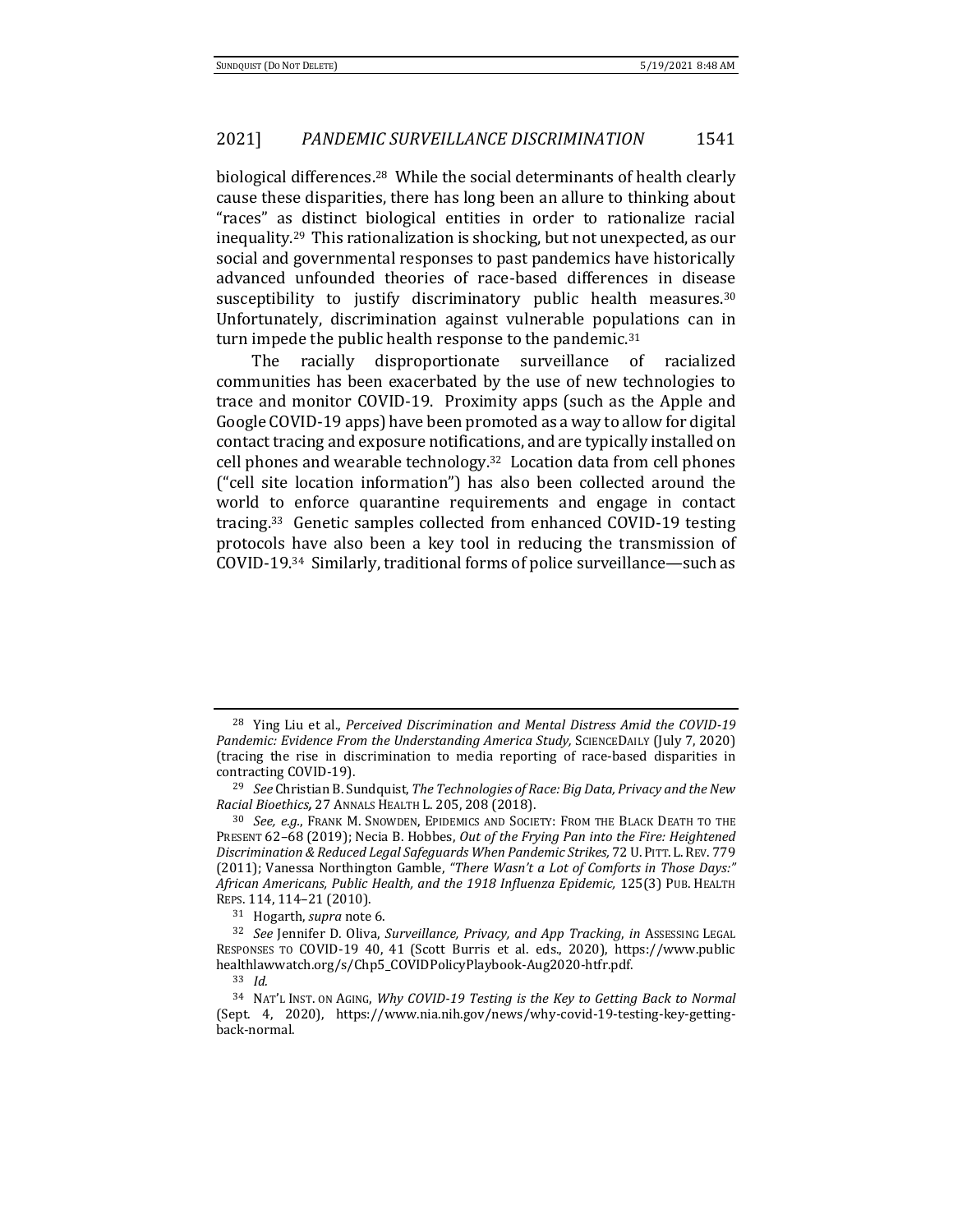facial recognition software,  $35$  drones,  $36$  GPS ankle monitors,  $37$  thermal imaging, $38$  and geofencing $39$ —have been used around the world to monitor public movement and enforce COVID-19 restrictions.

The potential for racial discrimination in the enforcement of COVID-19 rules, as well as in the collection of COVID-19 data, is heightened by the delegation of public health surveillance duties to local law enforcement agencies. Given the long history of the racialization of policing,<sup>40</sup> allowing individual police officers (rather than public health officials) to enforce pandemic regulations has led to significant racially disproportionate intrusions on privacy and, in some cases, freedom.<sup>41</sup> State policies to share private health information collected by laboratories (testing for COVID-19 positive cases) and hospitals (engaging in both testing and treatment of COVID-19 patients) with law enforcement agencies have magnified such intrusions.<sup>42</sup> A recent study appearing in the Journal of Bioethical Inquiry thus concluded that, as "vulnerable subpopulations pay a higher price for surveillance measures," "[t]here is reason to worry that some types of COVID-19 technology might lead to the employment of disproportionate profiling, policing, and criminalization of marginalized groups."<sup>43</sup>

<sup>38</sup> David Vergun, *Department Uses Thermal Imaging to Detect COVID-19,* U.S.DEP'T OF DEF. (May 6, 2020), https://www.defense.gov/Explore/News/Article/Article/2178 320/department-uses-thermal-imaging-to-detect-covid-19.

<sup>39</sup> *See* Yasheng Huang, Meicen Sun & Yuze Sui, *How Digital Contact Tracing Slowed Covid-19 in East Asia,* HARV. BUS. REV. (Apr. 15, 2020), https://hbr.org/2020/04/howdigital-contact-tracing-slowed-covid-19-in-east-asia.

<sup>35</sup> Antoaneta Roussi, *Resisting the Rise of Facial Recognition,* NATURE (Nov. 18, 2020), https://www.nature.com/articles/d41586-020-03188-2.

<sup>36</sup> Birgit Schippers, *Coronavirus: Drones Used to Enforce Lockdown Pose a Real Threat to Our Civil Liberties,* CONVERSATION (May 26, 2020), https://theconversation.com/ coronavirus-drones-used-to-enforce-lockdown-pose-a-real-threat-to-our-civilliberties-138058.

<sup>37</sup> Lauren Kilgor, *Covid-19 has Led to a Worrisome Uptick in the Use of Electronic Ankle Monitors,* MIT TECHNOLOGY REVIEW (Oct. 8, 2020), https://www.technology review.com/2020/10/08/1009822/covid-19-surveillance-electronic-ankle-monitorsopinion.

<sup>40</sup> *See generally* Dorothy E. Roberts, *Abolition Constitutionalism*, 133 HARV. L. REV. 1, 19–29 (2019).

<sup>41</sup> *See supra* pp. 1537–40.

<sup>42</sup> *See* EMMER ET AL., *supra* note 16, at 28 (noting, for example, that the Governor of Arizona issued an executive order for an "enhanced surveillance advisory" allowing law enforcement agencies to access private medical data).

<sup>43</sup> Tereza Hendl et al., *Pandemic Surveillance and Racialized Subpopulations: Mitigating* Vulnerabilities *in COVID-19 Apps,* 17 J. BIOETHICAL INQUIRY 829, 829 (Aug. 25, 2020); Abby Dennis, *How Google's Surveillance Technology Endangers Communities of Color,* MEDIUM (May 20, 2020), https://medium.com/breaking-down-the-system/howgoogles-surveillance-technology-endangers-communities-of-color-c532d5f1f1ac; David Uberti, *Police Requests for Google Users' Location Histories Face New Scrutiny,*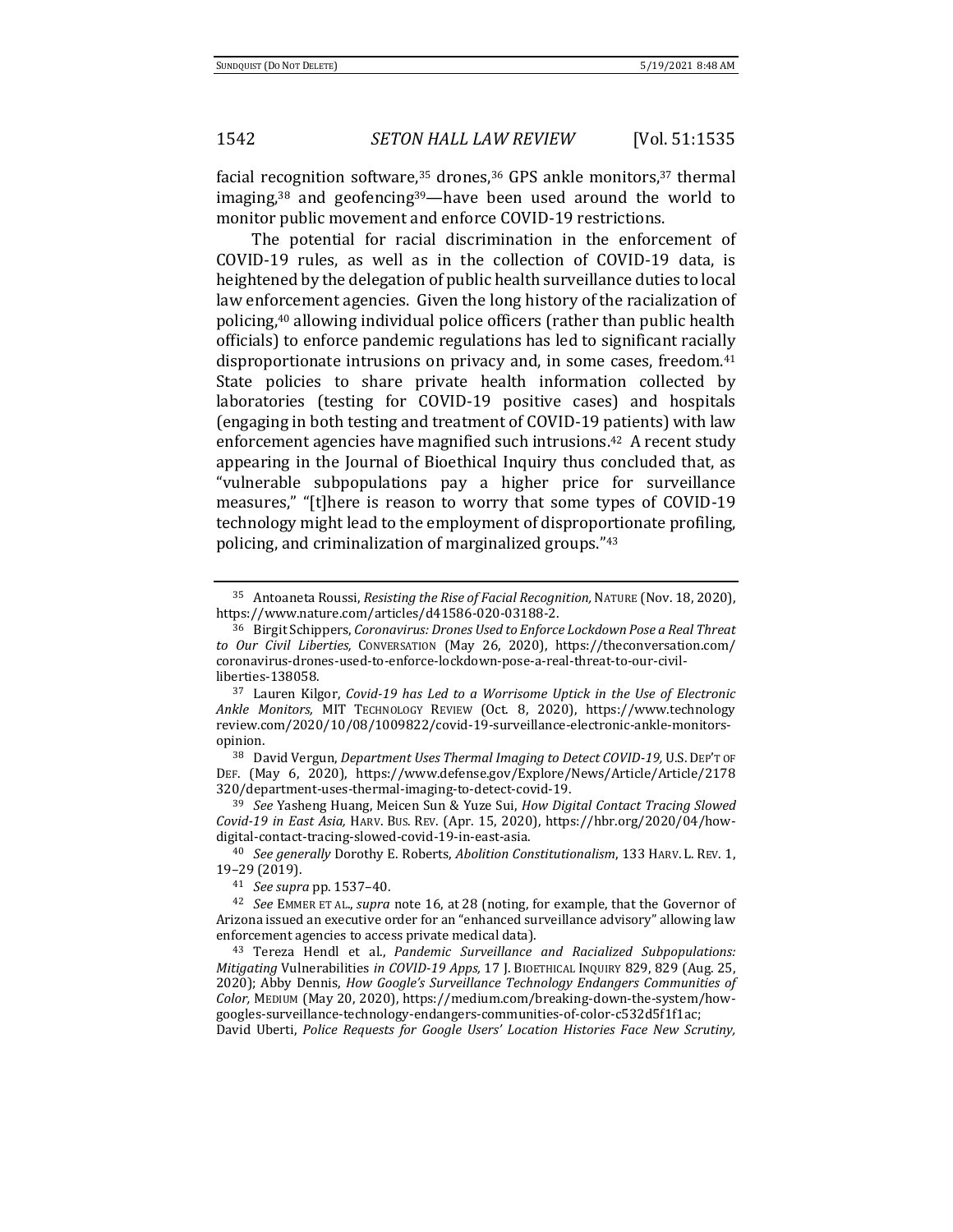A related concern that technology has disproportionately impacted the privacy risks of marginalized communities lies in the fact that most of the surveillance technologies that have been deployed in the fight against COVID-19 were developed and overseen by private market actors (such as Google, Apple, and Palantir), as opposed to government health authorities (where a clear interest of such private actors is to monetize consumer health data). This concern is not mere speculation. Google's "Project Nightingale"—which was revealed just months before the COVID-19 pandemic was recognized in March of 2020—collects personal medical data from over fifty million Americans (such as birth records, medical diagnoses, lab results, and so forth) through an association with Ascension—the country's largest nonprofit health system.44 The Project contains very few legal safeguards relating to how such data may be used and when such data must be de-anonymized.<sup>45</sup>

Google has also been selling personal information and location data to law enforcement and other government actors through its Sensorvault database.46 Law enforcement uses this data, which involves records of hundreds of millions of devices around the world, to identify suspects who were located near crimes.<sup>47</sup> With Sensorvault, data is initially anonymized. Yet, once law enforcement narrows the field of suspects, they can request (and Google will usually grant) that the data be *re-identified* with personal information (like names, addresses, race, any app subscriptions one has, browsing history, and so forth) to locate suspects.<sup>48</sup> This capability has led Google to transfer thousands of individuals' data to law enforcement, even though most or all of the persons unwittingly surveilled typically have no connection to the crime whatsoever.<sup>49</sup>

The collection of COVID-19 health and surveillance information through private actors and law enforcement can lead to the disproportionate targeting of racialized groups and a resurgence of discredited biological conceptions of race. While there may well be a

WALL ST. J., July 27, 2020, https://www.wsj.com/articles/police-requests-for-googleusers-location-histories-face-new-scrutiny-11595842201.

<sup>44</sup> Mary Beth Griggs, *Google Reveals 'Project Nightingale' After Being Accused of Secretly Gathering Personal Health Records,* VERGE (Nov. 11, 2019, 11:40 PM), https://www.theverge.com/2019/11/11/20959771/google-health-records-projectnightingale-privacy-ascension.

<sup>45</sup> *Id.*

<sup>46</sup> Jennifer Valentino-DeVries, *Tracking Phones, Google is a Dragnet for the Police,*  N.Y. TIMES (Apr. 13, 2019), https://www.nytimes.com/interactive/2019/04/13/us/ google-location-tracking-police.html.

<sup>47</sup> *Id.*

<sup>48</sup> *Id.*

<sup>49</sup> *Id.*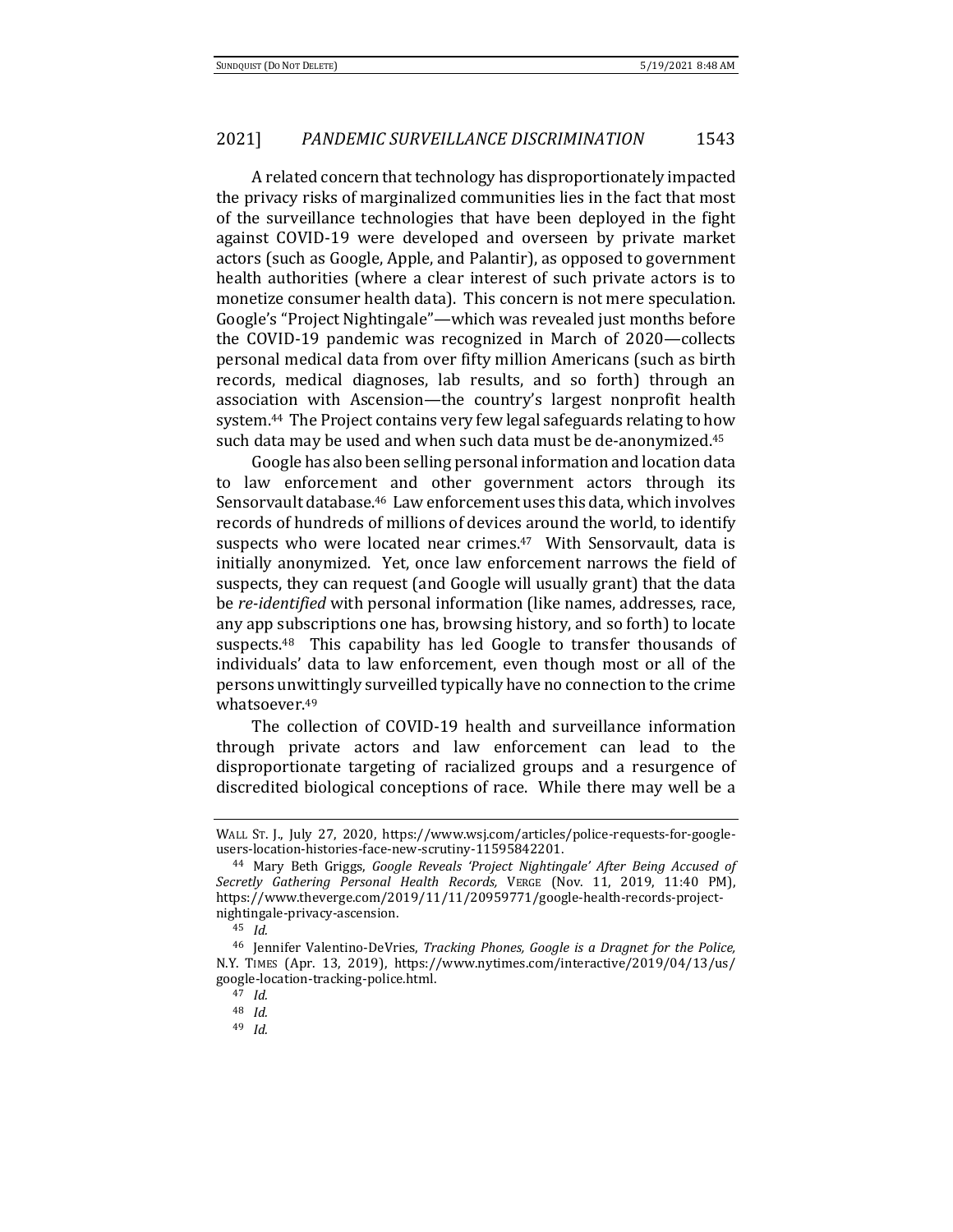public health benefit in collecting such race-based data (as a tool to understand and combat race-based health disparities),<sup>50</sup> there are also privacy dangers that such information will be de-anonymized, used to justify enhanced policing of racialized communities, and increase social blaming of racial minorities and immigrants. As a recent article in *The Lancet* warns, such demographic data is "not necessarily related to a person's health and might lead to stigmatization of particular ethnic or socioeconomic groups" and "to a surge in discrimination" against racial minorities.<sup>51</sup>

So, can our current privacy laws protect against the disproportionate surveillance of racial populations? Unfortunately, the answer is a resounding "no." The United States' sectoral approach to privacy protection is simply inadequate to respond to the very real (and often racialized) threats to privacy posed by the often-unregulated expansion of private surveillance technology. From a federal privacy law perspective, the Health Insurance Portability and Accountability Act (HIPAA) creates certain protections for "Individually Identifiable Health Information" by means of its Privacy Rule and Security Rule.52 HIPAA is inadequate to respond to the current privacy challenges created by the pandemic, however, because it does not have a private right of action; applies only to a very narrow range of health data and health institutions (such as covered entities and their "business associates"); and creates a number of "public purpose" exceptions (which could be used to transfer data to law enforcement agencies).53 The Genetic Information Nondiscrimination Act is similarly insufficient to protect private health information collected during the pandemic, as it is extremely limited in scope and only regulates health insurance plans and employers with respect to discrimination against employees based on genetic information.54 The 21st Century Cures Act provides federal health research subjects with certain rights regarding how their genetic data can be disclosed, and yet it is quite narrow in terms of its

<sup>50</sup> Joia Crear-Perry & Michael McAfee, *To Protect Black Americans from the Worst Impacts of COVID-19, Release Comprehensive Racial Data,* SCI. AM. (Apr. 24, 2020), https://blogs.scientificamerican.com/voices/to-protect-black-americans-from-theworst-impacts-of-covid-19-release-comprehensive-racial-data.

<sup>51</sup> Urs Gasser et al., *Digital Tools Against COVID-19: Taxonomy, Ethical Challenges, and Navigation Aid,* 2 LANCET 425, 428 (2020) (noting that "stratifying populations on these grounds might reinforce existing divides that leave particular groups more vulnerable to the pandemic").

<sup>52</sup> Health Insurance Portability and Accountability Act of 1996, Pub. L. No. 104-191, 110 Stat. 1936 (1996).

<sup>53</sup> *Id.*

<sup>54</sup> Genetic Information Nondiscrimination Act of 2008, Pub. L. No. 110-233, 122 Stat. 881 (2008).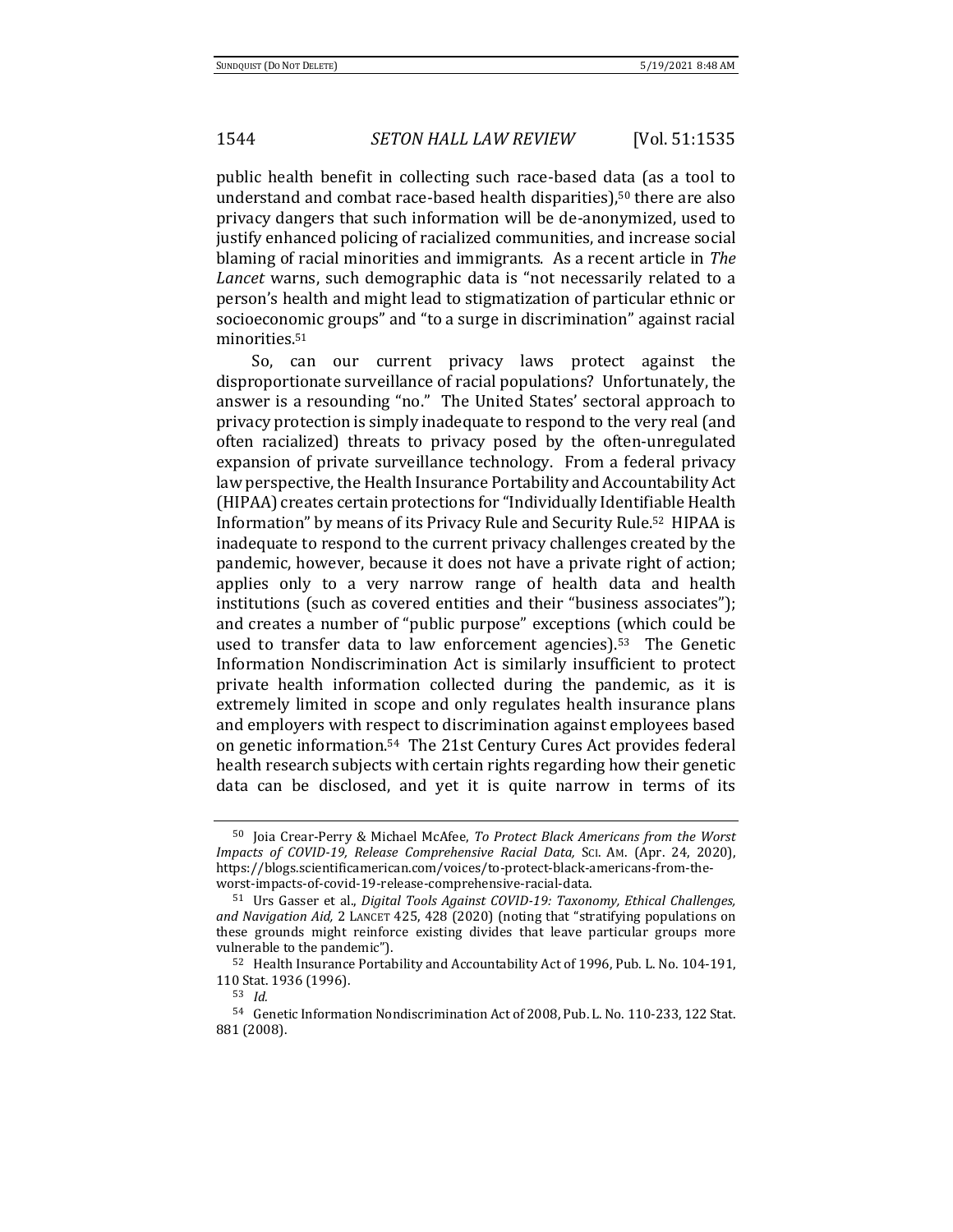application and exceptions allowing disclosure that can undermine privacy rights.55 In a similar vein, various Federal Trade Commission (FTC) regulations, such as the Health and Data Breach Notification Rules, allow the FTC to hold private companies liable for certain privacy violations or consumer misrepresentations. And yet, these regulations are also limited by their terms in responding to the full panoply of privacy issues raised by COVID-19.56 Our hodgepodge of state privacy laws is similarly inadequate to respond to a crisis of national (and international) proportions.

An appeal to federal constitutional privacy rights also would not serve as a sufficient legal framework for protecting privacy. The United States Supreme Court decisions in *Whalen v. Roe*, *Ferguson v. City of Charleston*, *United States v. Jones*, and *Carpenter v. United States* provided some limited, yet important, privacy rights. For example, *Whalen*  recognized a Fourteenth Amendment privacy right to ones' health data against disclosure by a state actor;<sup>57</sup> *Ferguson* recognized a limited Fourth Amendment privacy right in health data;<sup>58</sup> *Jones* recognized a Fourth Amendment privacy right to GPS location data;<sup>59</sup> and *Carpenter* recognized a Fourth Amendment right to ones' cell site location information.60 But these rights are very limited when applied to the current context, as they do not apply to the actions of private actors (including employers) but instead relate to surveillance by government actors.<sup>61</sup>

#### IV. CONCLUSION

The "enduring tension"<sup>62</sup> between public health surveillance and privacy creates a dilemma for our COVID-19 response. How can we balance the need for public health surveillance measures with the strong likelihood that such measures may be applied in a racially

<sup>55</sup> 21st Century Cures Act, Pub. L. No. 114-255, 130 Stat. 1033 (2016).

<sup>56</sup> 16 C.F.R. §§ 318.1–318.8 (2009).

<sup>57</sup> Whalen v. Roe, 429 U.S. 589, 605–06 (1977).

<sup>58</sup> Ferguson v. City of Charleston, 532 U.S. 67, 84 (2001).

<sup>59</sup> *See* United States v. Jones, 565 U.S. 400, 430 (2012).

<sup>60</sup> Carpenter v. United States, 138 S. Ct. 2206, 2269 (2018).

<sup>61</sup> Notably, even those Fourth Amendment rights tied to government action are limited by a number of judicially recognized exceptions, such as the Special Needs doctrine (which one can see as being successfully raised to allow for expanded surveillance by law enforcement actors). *See* Orin S. Kerr, *The Questionable Objectivity of Fourth Amendment Law,* 99 TEX. L. REV. 447, 456–61 (2021).

<sup>62</sup> Amy Fairchild, Ronald Bayer & James Colgrove, *Privacy and Public Health Surveillance: The Enduring Tension,* AM. MED. ASS'N J. ETHICS (Dec. 2007), https://journalofethics.ama-assn.org/article/privacy-and-public-health-surveillanceenduring-tension/2007-12.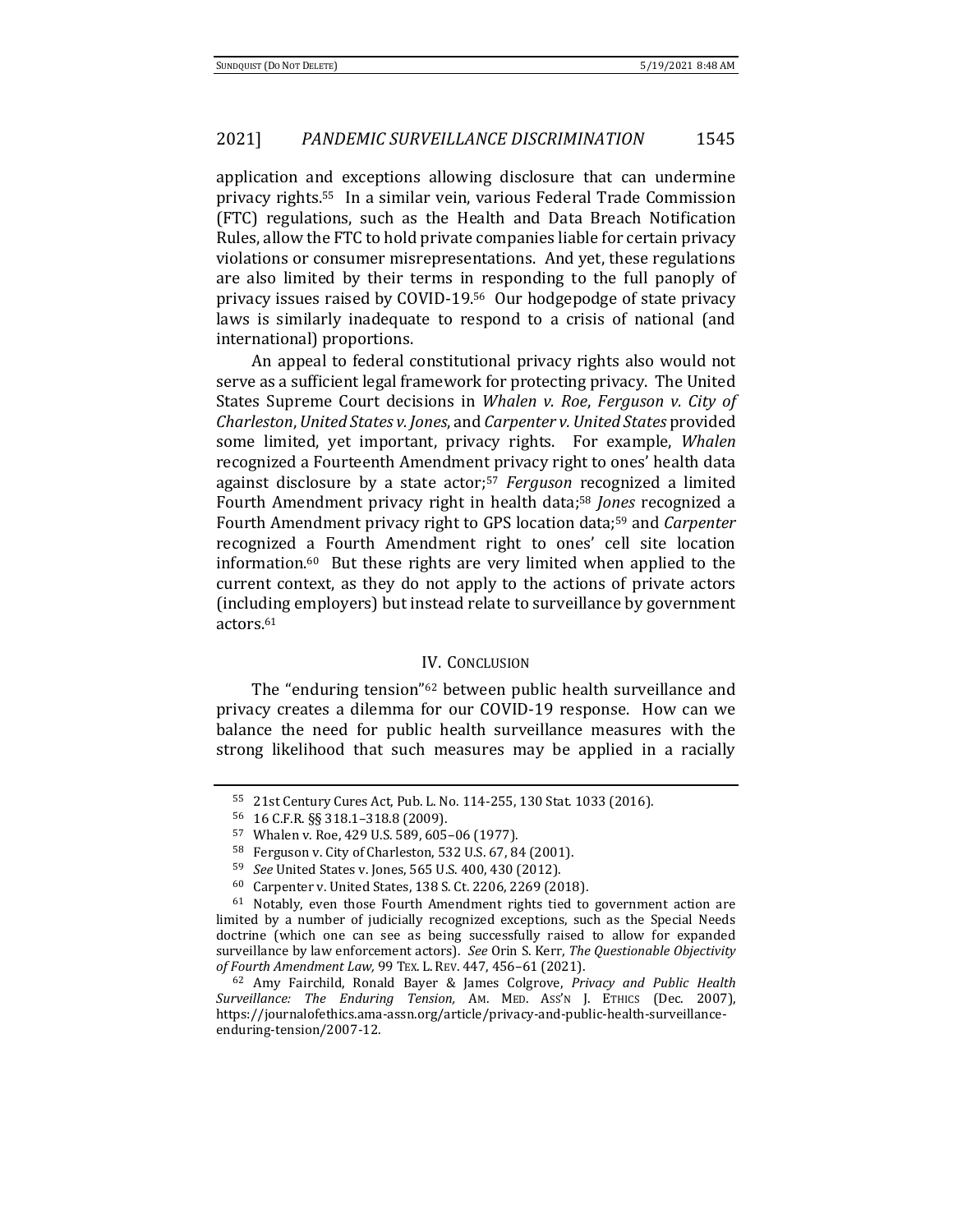discriminatory manner? How can we protect the privacy rights of racialized communities while remaining committed to critical public health measures such as contact tracing, quarantines, and expanded COVID-19 testing?

We might begin by recognizing that both privacy and nondiscriminatory public health surveillance can co-exist. Protecting individual privacy rights is often essential to protect the public health from disease threats in that, without such rights, people may refuse to share information with the government that could assist with its pandemic response and contact tracing. We can see this in racialized communities' heightened mistrust of COVID-19 public health measures (such as vaccines), given our history of racially disproportionate health and law enforcement surveillance.<sup>63</sup> But we must also recognize that our current sectoral approach to privacy is ill-suited to protecting privacy rights and guarding against discrimination in a pandemic: we have a mish-mash of privacy laws and regulations ranging from consumer protection, to education privacy, to medical privacy, and everything in between. Our HIPAA and Genetic Privacy laws, as discussed earlier, are woefully inadequate to respond to the privacy concerns raised by modern technology. A national omnibus approach to privacy could fill some of these gaps, for example, by ensuring that health data information is protected even when collected by an actor that is not a HIPAA entity or "business associate," as well as by creating meaningful biometric information privacy laws. Two recent legislative proposals are promising, and yet limited in their scope. The COVID-19 Consumer Data Protection Act, sponsored by Senator Roger Wicker and others, is much too limited to respond to the racial privacy issues implicated by the pandemic—creating broad exceptions for employerbased surveillance and including no enforceable private right of action.64 The Public Health Emergency Privacy Act, sponsored by Senators Richard Blumenthal and Mark Warner, is more promising in that it requires opt-in consent, data minimization, limits on disclosure to government actors, restrictions on the commercialization of health data, nondiscrimination provisions, and a private right of action.65 And yet it contains very broad exceptions for contact tracing and information maintained by HIPAA entities.<sup>66</sup>

<sup>63</sup> Simar Singh Bajaj & Fatima Cody Stanford, *Beyond Tuskegee—Vaccine Distrust and Everyday Racism,* 12 NEW ENG. J. MED. 384 (2021).

<sup>64</sup> COVID-19 Consumer Data Protection Act of 2020, S. 3663, 116th Cong. (2020).

<sup>65</sup> Public Health Emergency Privacy Act, S. 3749, 116th Cong. (2020).

<sup>66</sup> *Id.*